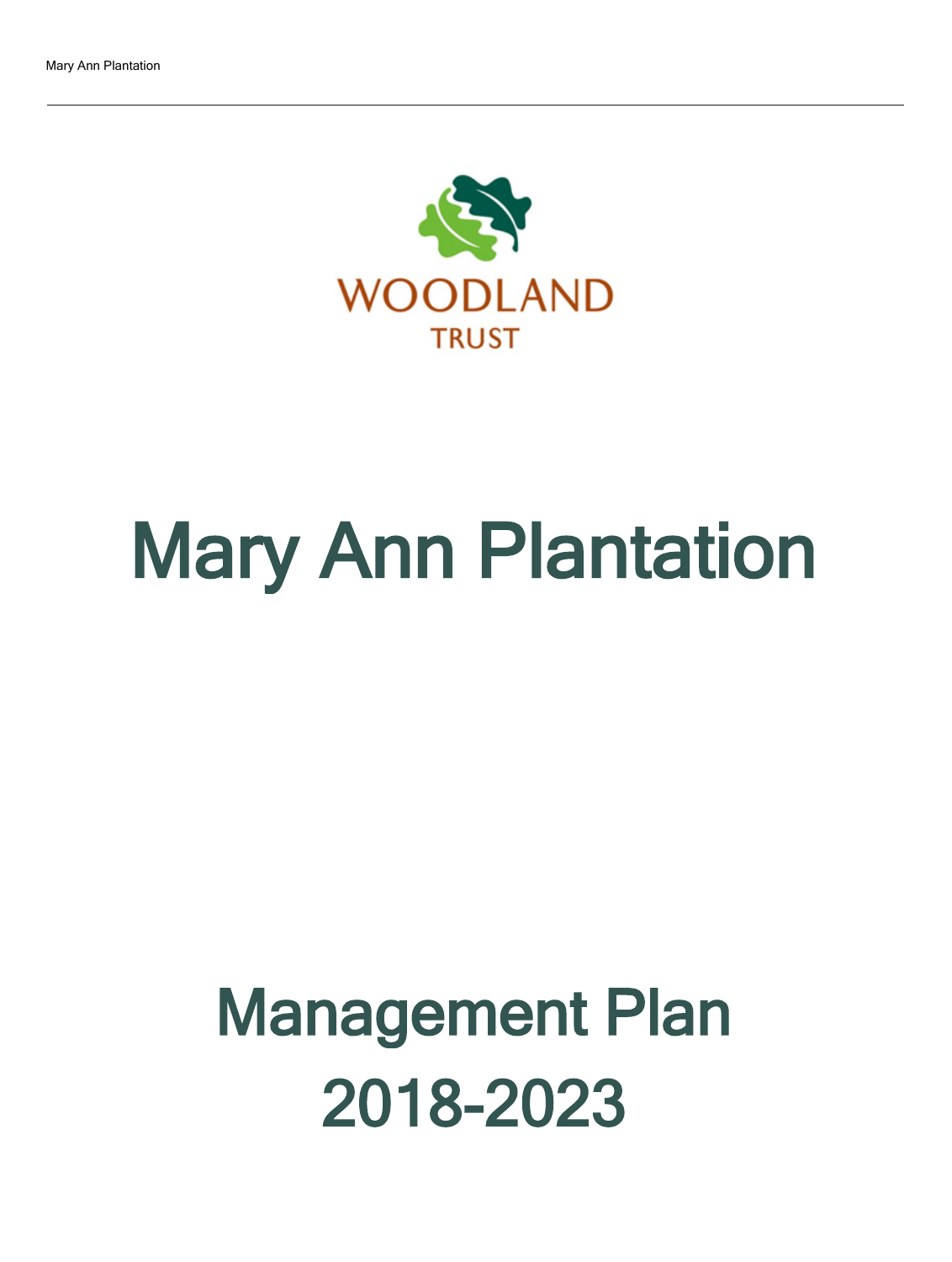### MANAGEMENT PLAN - CONTENTS PAGE

ITEM Page No.

**Introduction** 

Plan review and updating

#### Woodland Management Approach

**Summary** 

- 1.0 Site details
- 2.0 Site description
	- 2.1 Summary Description
	- 2.2 Extended Description
- 3.0 Public access information
	- 3.1 Getting there
	- 3.2 Access / Walks
- 4.0 Long term policy
- 5.0 Key Features
	- 5.1 Informal Public Access
	- 5.2 Secondary Woodland
- 6.0 Work Programme
- Appendix 1: Compartment descriptions
- Appendix 2: Harvesting operations (20 years)

**Glossary** 

## MAPS

Access Conservation Features Management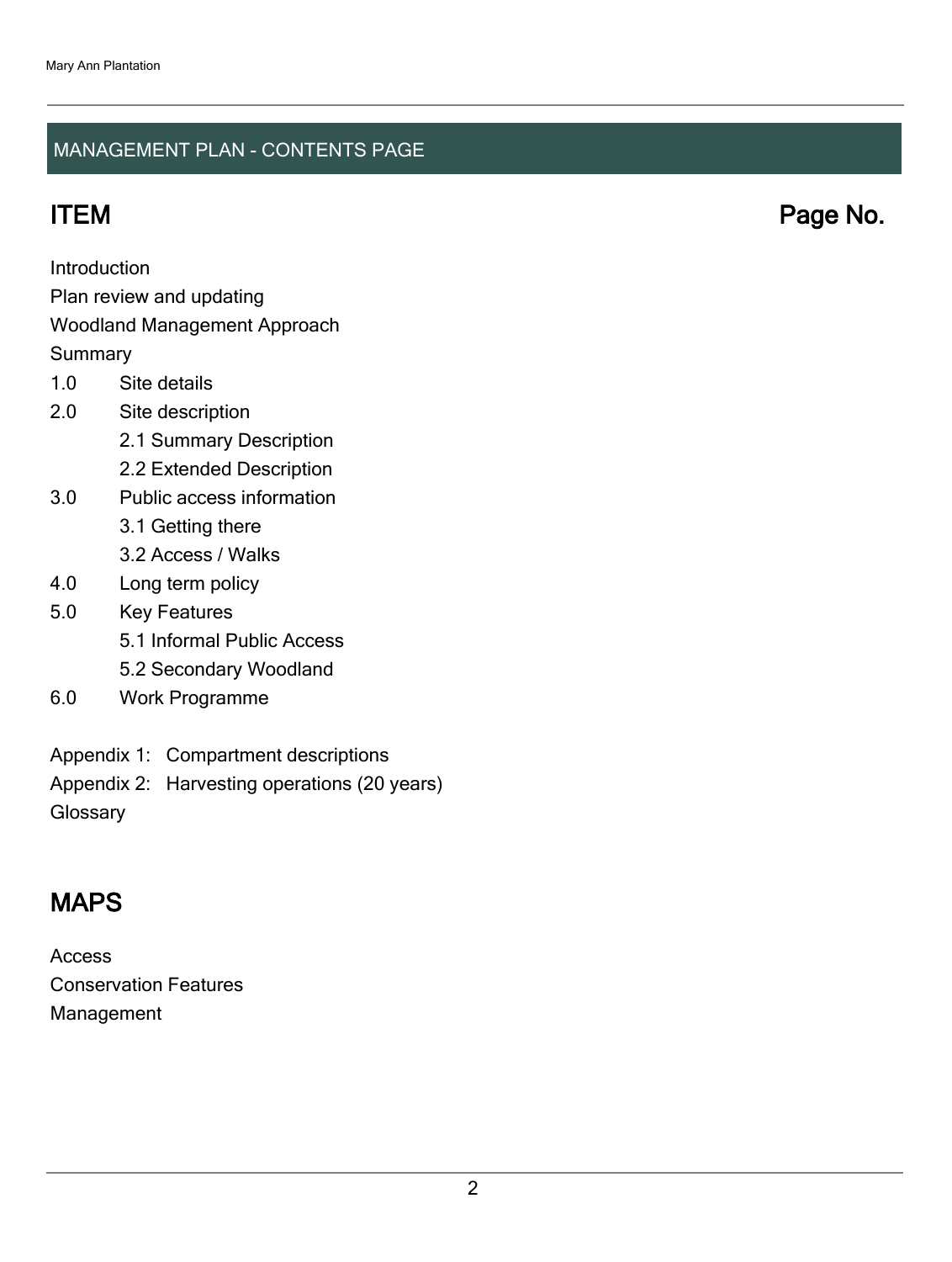## THE WOODLAND TRUST

## INTRODUCTION

The Trust's corporate aims and management approach guide the management of all the Trust's properties, and are described on Page 4. These determine basic management policies and methods, which apply to all sites unless specifically stated otherwise. Such policies include free public access; keeping local people informed of major proposed work; the retention of old trees and dead wood; and a desire for management to be as unobtrusive as possible. The Trust also has available Policy Statements covering a variety of woodland management issues.

The Trust's management plans are based on the identification of Key Features for the site and setting objectives for their management. A monitoring programme (not included in this plan) ensures that these objectives are met and any necessary management works are carried out.

Any legally confidential or sensitive species information about this site is not included in this version of the plan.

## PLAN REVIEW AND UPDATING

The information presented in this Management plan is held in a database which is continuously being amended and updated on our website. Consequently this printed version may quickly become out of date, particularly in relation to the planned work programme and on-going monitoring observations. Please either consult The Woodland Trust website [www.woodlandtrust.org.uk](http://www.woodlandtrust.org.uk/) or contact the Woodland Trust [\(wopsmail@woodlandtrust.org.uk](mailto:wopsmail@woodlandtrust.org.uk)) to confirm

details of the current management programme.

There is a formal review of this plan every 5 years and a summary of monitoring results can be obtained on request.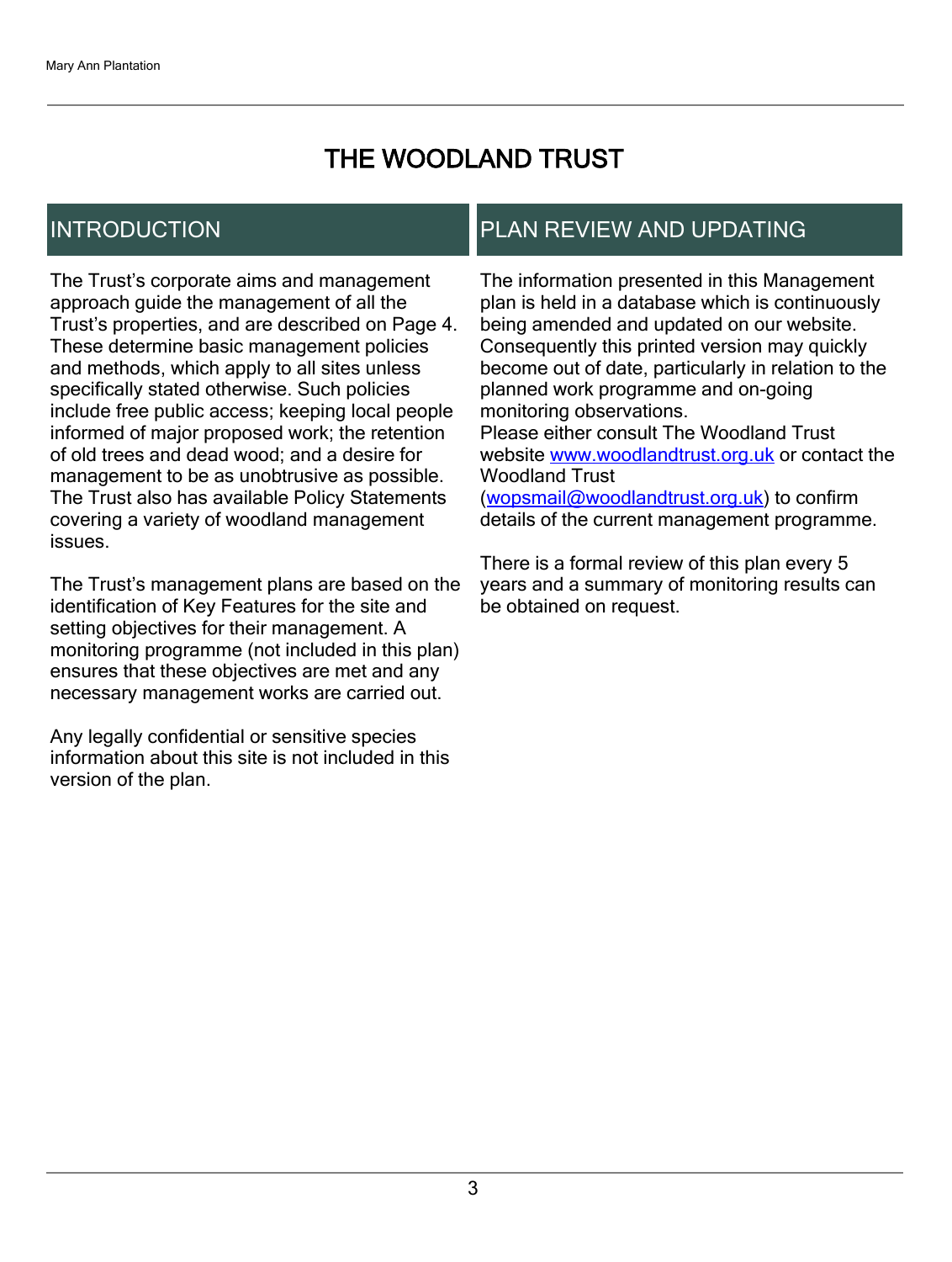## WOODLAND MANAGEMENT APPROACH

The management of our woods is based on our charitable purposes, and is therefore focused on improving woodland biodiversity and increasing peoples' understanding and enjoyment of woodland. Our strategic aims are to:

- Protect native woods, trees and their wildlife for the future
- Work with others to create more native woodlands and places rich in trees
- Inspire everyone to enjoy and value woods and trees

All our sites have a management plan which is freely accessible via our website [www.woodlandtrust.org.uk.](http://www.woodlandtrust.org.uk/) Our woods are managed to the UK Woodland Assurance Standard (UKWAS) and are certified with the Forest Stewardship Council® (FSC®) under licence FSC-C009406 and through independent audit.

In addition to the guidelines below we have specific guidance and policies on issues of woodland management which we review and update from time to time.

We recognise that all woods are different and that the management of our sites should also reflect their local landscape and where appropriate support local projects and initiatives. Guidelines like these provide a necessary overarching framework to guide the management of our sites but such management also requires decisions based on local circumstances and our Site Manager's intimate knowledge of each site.

The following guidelines help to direct our woodland management:

- 1. Our woods are managed to maintain their intrinsic key features of value and to reflect those of the surrounding landscape. We intervene when there is evidence that it is necessary to maintain or improve biodiversity and to further the development of more resilient woods and landscapes.
- 2. We establish new native woodland using both natural regeneration and tree planting, but largely the latter, particularly when there are opportunities for involving people.
- 3. We provide free public access to woods for quiet, informal recreation and our woods are managed to make them accessible, welcoming and safe.
- 4. The long term vision for our non-native plantations on ancient woodland sites is to restore them to predominantly native species composition and semi-natural structure, a vision that equally applies to our secondary woods.
- 5. Existing semi-natural open-ground and freshwater habitats are restored and maintained wherever their management can be sustained and new open ground habitats created where appropriate.
- 6. The heritage and cultural value of sites is taken into account in our management and, in particular, our ancient trees are retained for as long as possible.
- 7. Woods can offer the potential to generate income both from the sustainable harvesting of wood products and the delivery of other services. We will therefore consider the potential to generate income from our estate to help support our aims.
- 8. We work with neighbours, local people, organisations and other stakeholders in developing the management of our woods. We recognise the benefits of local community woodland ownership and management. Where appropriate we allow our woods to be used to support local woodland, conservation, education and access initiatives.
- 9. We use and offer the estate where appropriate, for the purpose of demonstration, evidence gathering and research associated with the conservation, recreational and sustainable management of woodlands. In particular we will develop and maintain a network of long-term monitoring sites across the estate.
- 10 Any activities we undertake will conform to sustainable forest management principles, be appropriate for the site and will be balanced with our primary objectives of enhancing the biodiversity and recreational value of our woods and the wider landscapes.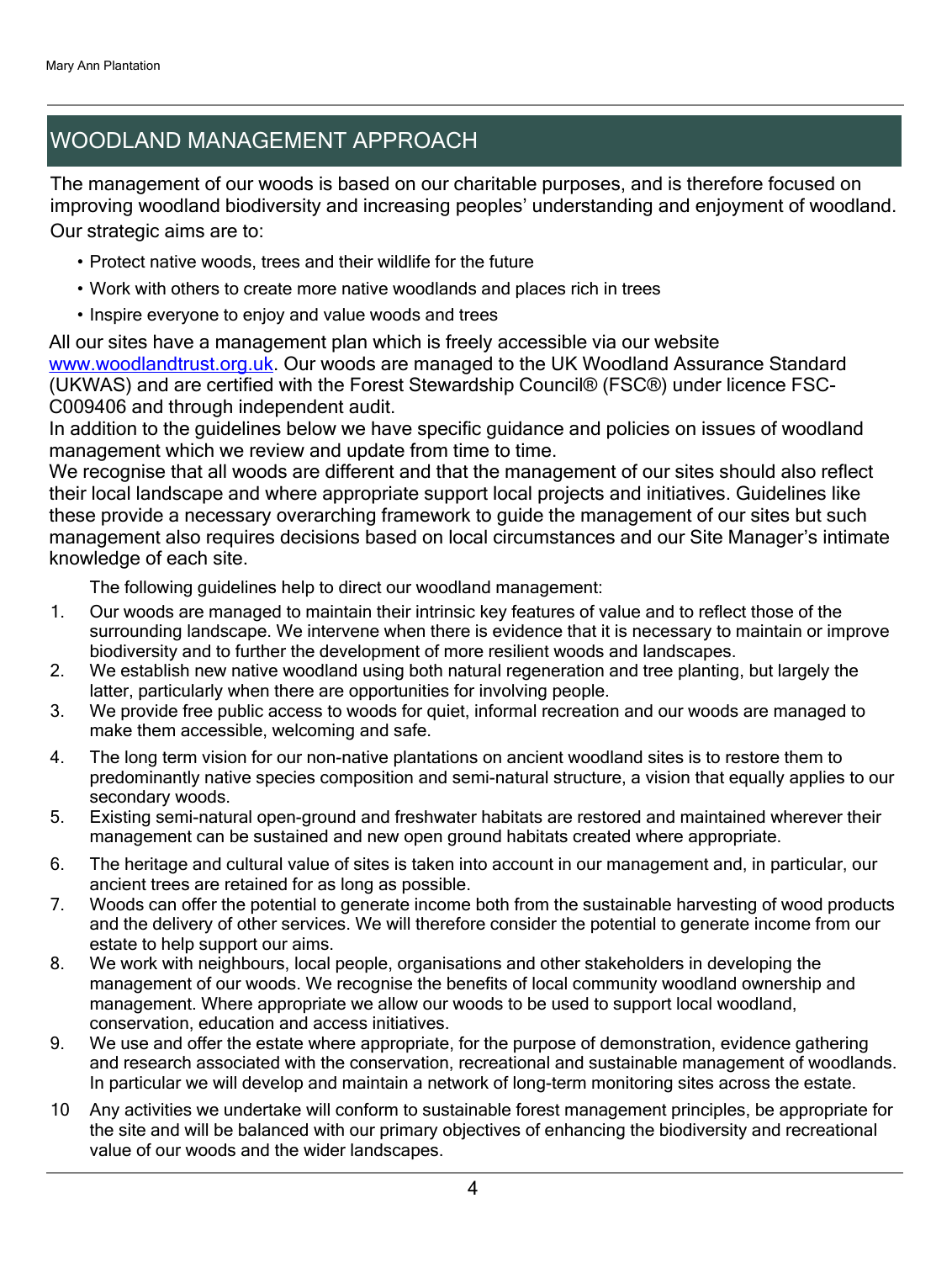## SUMMARY

This public management plan briefly describes the site, specifically mentions information on public access, sets out the long term policy and lists the Key Features which drive management actions. The Key Features are specific to this site - their significance is outlined together with their long (50 year+) and short (5 year) term objectives. The short term objectives are complemented by a detailed Work Programme for the period of this management plan. Detailed compartment descriptions are listed in the appendices which include any major management constraints and designations. A short glossary of technical terms is at the end. The Key Features and general woodland condition of this site are subject to a formal monitoring programme which is maintained in a central database. A summary of monitoring results is available on request.

## 1.0 SITE DETAILS

| Site name:      | Mary Ann Plantation                          |
|-----------------|----------------------------------------------|
| Location:       | Warrington                                   |
| Grid reference: | SJ575902, OS 1:50,000 Sheet No. 108          |
| Area:           | 4.10 hectares (10.13 acres)                  |
| Designations:   | <b>Community Forest, Local Wildlife Site</b> |

## 2.0 SITE DESCRIPTION

#### 2.1 Summary Description

This small urban woodland provides a great opportunity to combine a trip to the shops with some exercise and enjoying nature. Mary Ann Plantation is located right next to Westbrook shopping centre, is easy to access from the shopping centre car park and has a surfaced, mostly flat footpath in the wood. It has some magnificent mature trees, a stream flows through the wood and there is abundant birdlife to seen and heard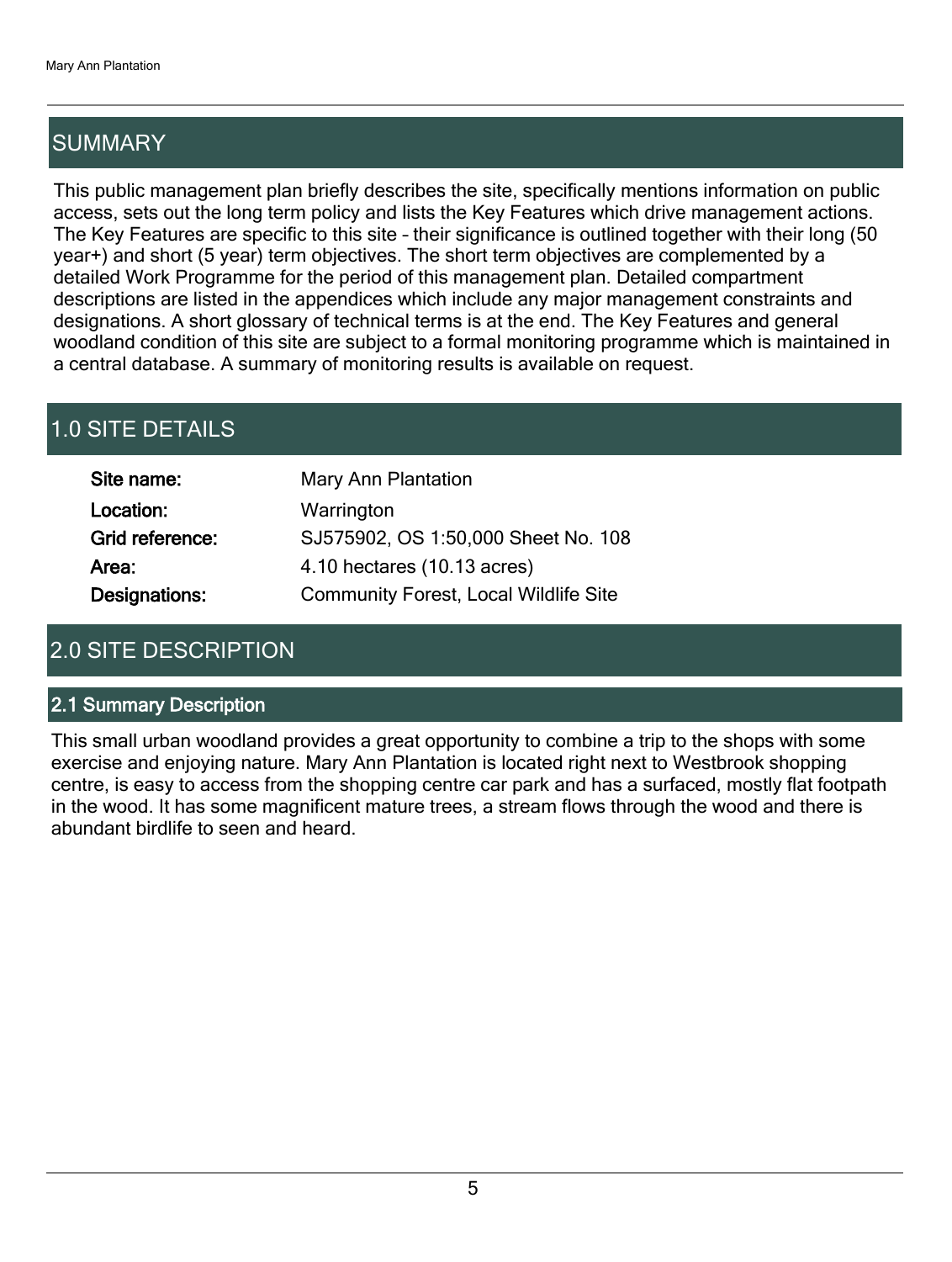#### 2.2 Extended Description

Mary Ann Plantation is a 4.1ha secondary woodland located in the Westbrook district in north-west Warrington. It forms a linear woodland shelterbelt approximately 900m long by 50m wide and runs parallel to the south side of Westbrook Way between Burtonwood Road and Cromwell Avenue. The woodland is split into two compartments by Westbrook Crescent. The surrounding landscape is urban with roads, a local shopping centre, a primary school, medical centre, pub and playing fields adjacent to most of the boundaries. The plantation occupies a prominent and visible roadside location seen by many people driving by.

The wood was originally planted as a shelterbelt and was purchased by the Commission for the New Towns (CNT) in the early 1980's. The CNT carried out under planting and woodland edge planting with a mix of broadleaves including ash, oak, cherry and hawthorn. The plantation along with several other small woodlands in the area was then gifted to the Woodland Trust in December 1995.

The site is flat and lies approximately 20m above sea level and has mostly undisturbed sandy-clayloam soils.

Secondary broadleaved woodland is a key feature for the site. It contains a mixture of broadleaves including many mature beech, lime, sycamore, oak, horse chestnut, willow, cherry, ash and elm. The western sub-compartment contains more recent broadleaved plantings of ash, English oak, birch, damson, hawthorn and wild cherry. A small river, North Brook, flows through the woodland from west to east. The ground flora is quite sparse due to the dense canopy, but includes bluebell, bramble, nettle, ferns, ivy and a variety of grasses. The eastern compartment (1A) of the site is designated as a Local Wildlife Site.

Informal Public access is another key feature with a surfaced footpath running through the wood linking the nearby housing estates to the Westbrook Shopping Centre, medical centre, primary school and library. As with many urban woodlands and green spaces it suffers from issues such as litter, fly tipping, vandalism and fires.

## 3.0 PUBLIC ACCESS INFORMATION

3.1 Getting there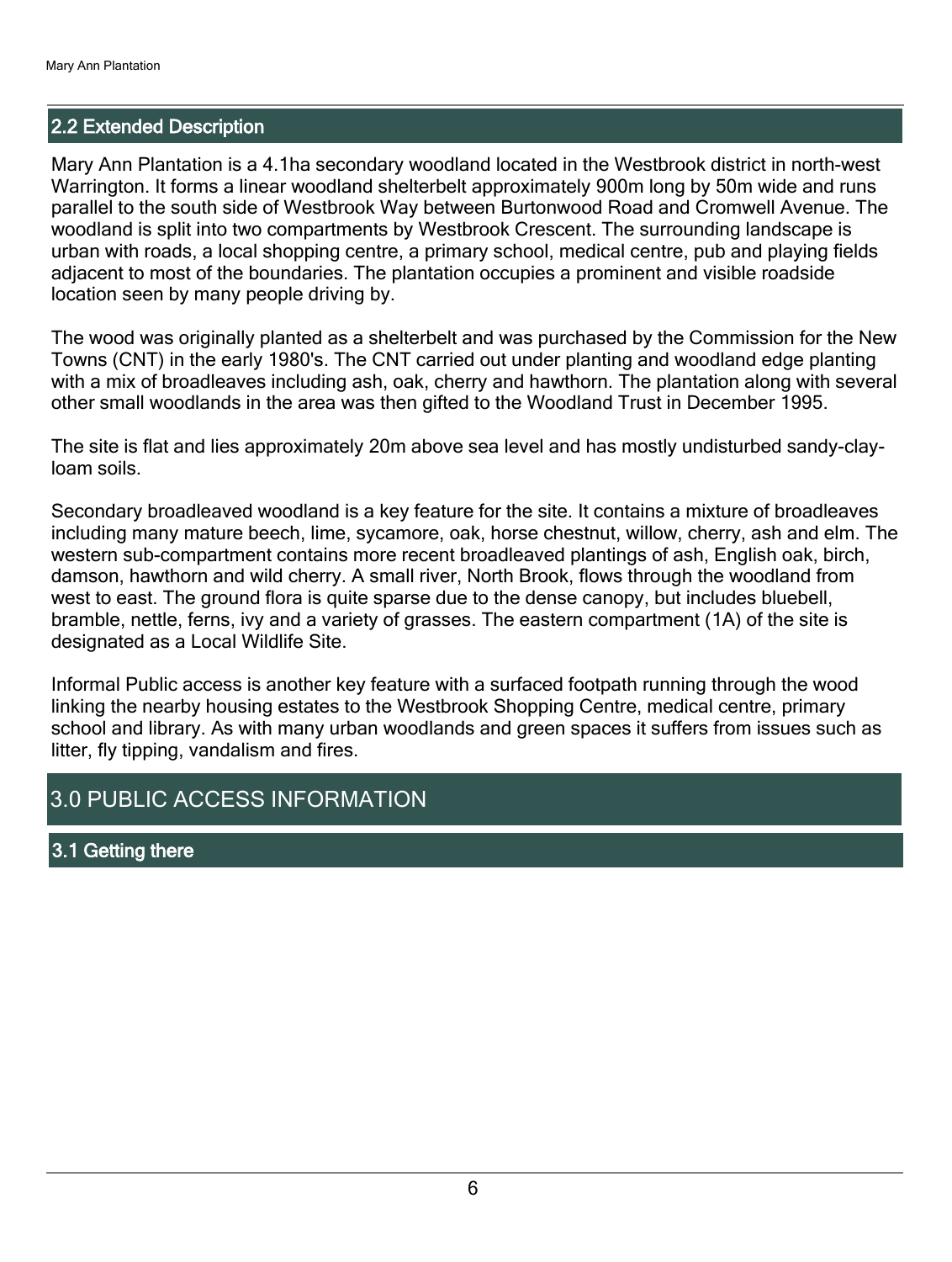Mary Ann Plantation is in the Westbrook district of Warrington, approximately 3 miles to the north west of the town centre. There are six entrances into the wood from adjoining roads and from a tarmac footpath that runs to the rear of the Asda store delivery yard to the side of the Westbrook medical centre.

A linear surfaced footpath runs through the wood for nearly 1km through both compartments from the Westbrook Centre, crossing Westbrook Crescent and carries on to Burtonwood Road. The path is surfaced with stone and flat apart from a slight gradient into the western part of the wood by the entrance from Westbrook Crescent. The path crosses over a stream at different points via three footbridges.

By car: From Warrington, head north on the A574 (Cromwell Avenue). Drive past Twenty Acre Park and then turn left on to Westbrook Crescent. There is parking at the shopping centre and the wood lies to the rear of the Asda store and medical centre. There is parking at the shopping centre.

By bus: There is a bus stop on Westbrook Crescent, opposite Asda. Bus numbers 17, 18 and 18A from central Warrington stop here.

By train: The nearest train station is Sankey station (3.7km/2.3 miles).

For up-to-date information on public transport, visit traveline.org.uk.

3.2 Access / Walks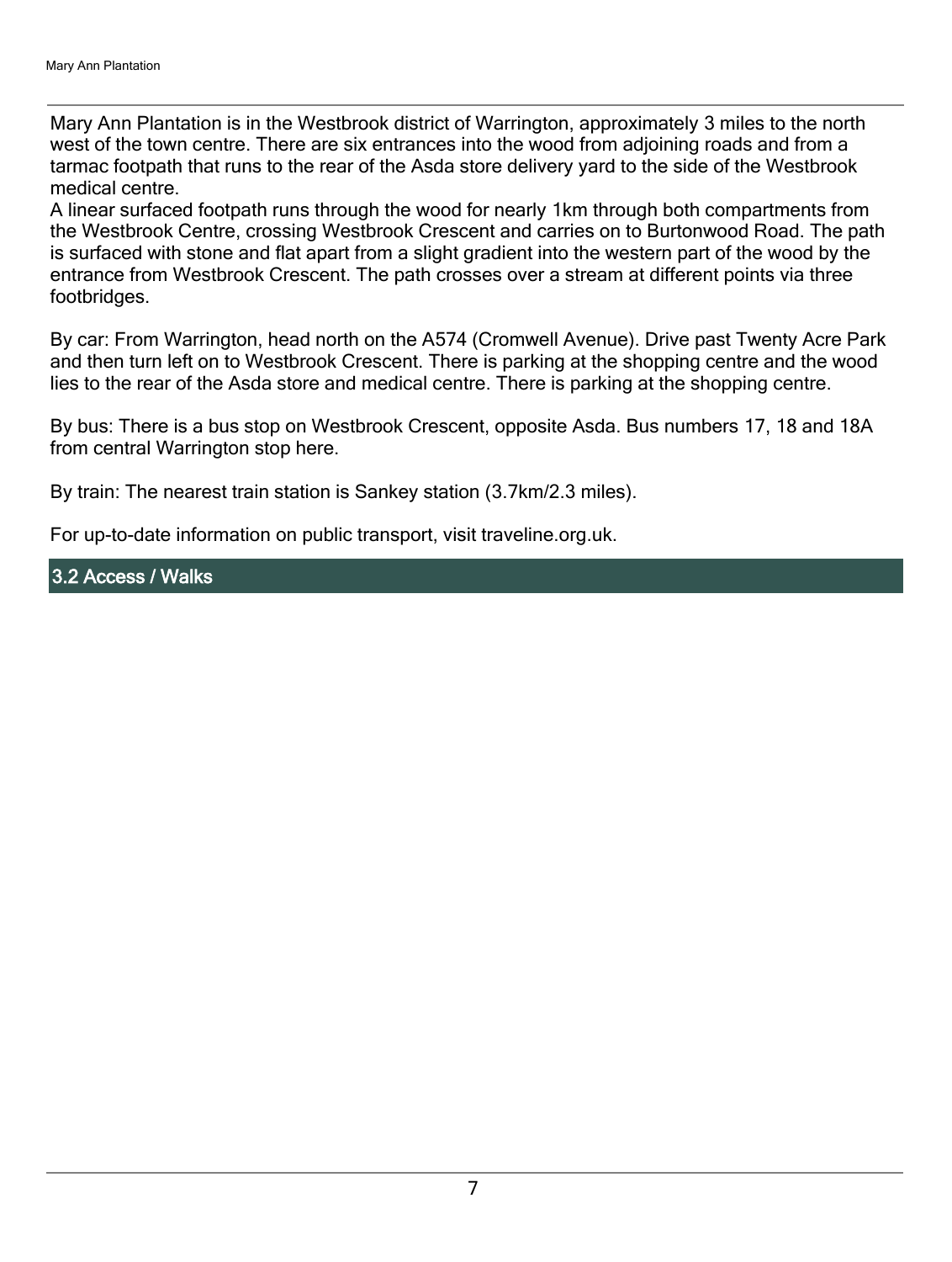## 4.0 LONG TERM POLICY

The long term policy for Mary Ann Plantation is to maintain a high forest broadleaved woodland, of predominantly native species with oak, beech, sycamore, alder and horse chestnut in the canopy and diverse shrub and ground flora layers. It will be managed primarily as a landscape feature, woodland habitat and amenity for local people to enjoy.

Guided by the Woodland Trust's woodland management approach, conservation and access policies long term management will aim to seek a balance between conservation and public enjoyment. The wood will be managed to maintain a diverse structure and mix of species to ensure that it is as resilient as possible to future threats such as climate change, pests and tree disease. Mature trees will be retained for as long as safe to do so and natural regeneration will be promoted. Public access, safety and long term stand stability will be key drivers for woodland management operations, particularly focussing on areas bordering roads, buildings and footpaths.

Open public access will be retained at the wood in perpetuity and visitor access maintained with approximately 940 metres of surfaced footpath and 6 entrances. The Trust's duty of care to neighbours and visitors will continue to be addressed through on-going tree safety and site risk assessment inspections.

The woodland will be regularly monitored for long term threats from tree diseases, pests, non-native species, human impacts and the long term sustainability of the woodland.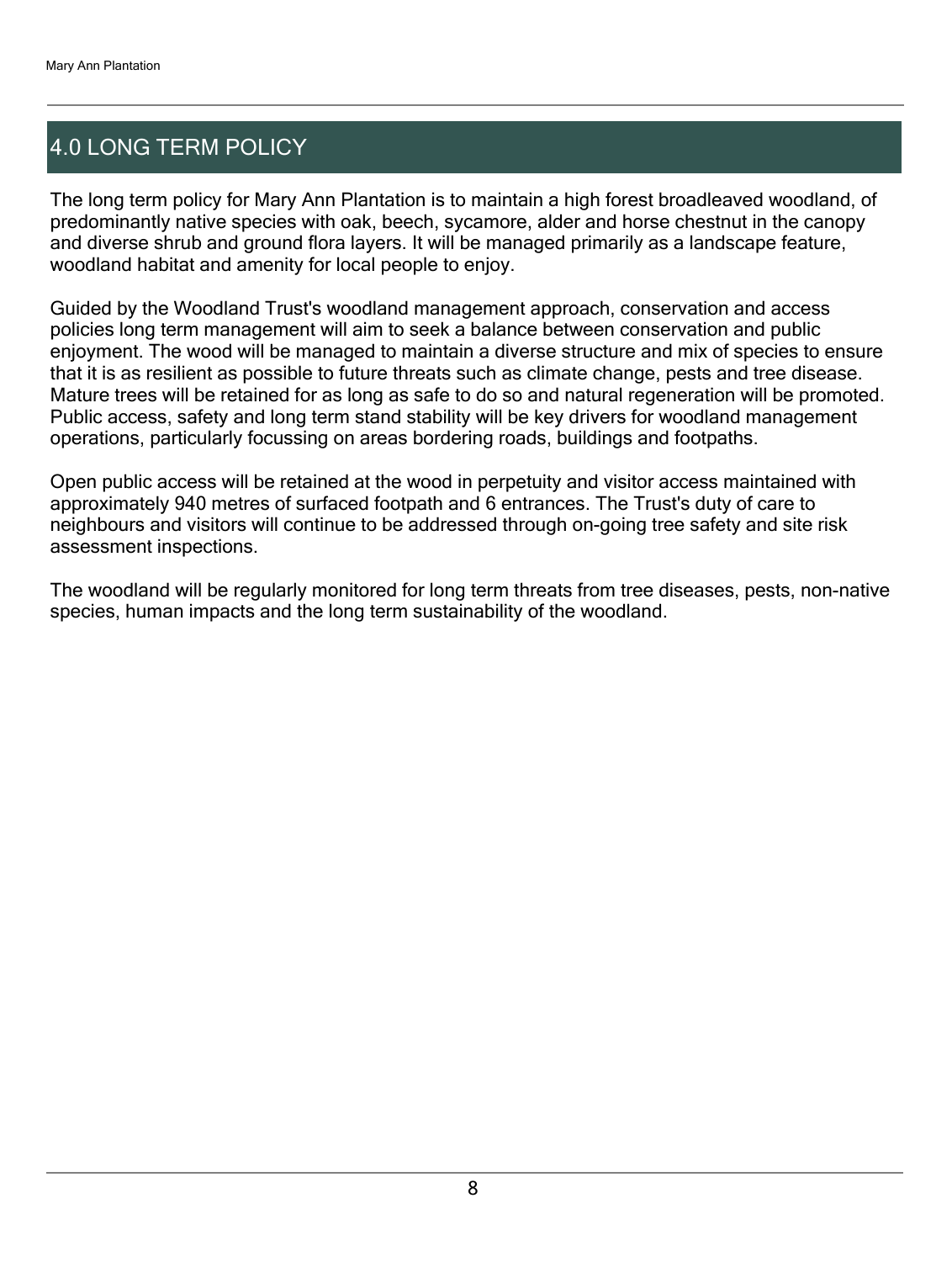## 5.0 KEY FEATURES

The Key Features of the site are identified and described below. They encapsulate what is important about the site. The short and long-term objectives are stated and any management necessary to maintain and improve the Key Feature.

#### 5.1 Informal Public Access

#### **Description**

There is approximately 940m of surfaced permissive footpath through the length of the wood with open access points at the western and eastern ends of compartments 1A and 2A and another access point from Mary Ann Meadows in compartment 2B. The main path forms an important link between the areas green space network, and is a key pedestrian corridor linking housing with the Westbrook Shopping Centre. There is a small river, North Brook, which flows from west to east through the site with three footbridges along the main footpath where it crosses over the river. Another footbridge crosses over the river where the path enters the wood from Mary Ann Meadows.

#### **Significance**

Increasing access to and enjoyment of woodland is one of the Woodland Trust's key outcomes and Mary Ann Plantation provides local people with the opportunity to access and enjoy woodland and nature close to where they live. The wood is a prominent feature in the local landscape located next to Westbrook Way, the Westbrook Shopping Centre and nearby housing estates. It provides a range of amenity benefits, including helping to "soften" the surrounding urban landscape, absorption of pollution and as a barrier against noise from nearby roads, and provides physical and mental health benefits for people in the local area. The wood is part of the Mersey Forest which aims to promote public access to woodland in the region.

#### Opportunities & Constraints

The linear nature of the wood means that the existing access provision very much fulfils the sites potential offering little opportunity to increase the path network without having a detrimental impact on the woodland habitat.

The close proximity of a large population means that the plantation is subject to intense use and frequent misuse (fires, den building, vandalism, litter and fly tipping) are perennial problems that need to be taken into consideration when carrying out any management operations.

#### Factors Causing Change

Vandalism to signs, litter and fly tipping are on-going issues which can result in damage to the woodland and make the site less welcoming for visitors.

The local area is under intense development pressure with new housing and other developments nearby which could increase visitor usage and potential misuse of the wood.

#### Long term Objective (50 years+)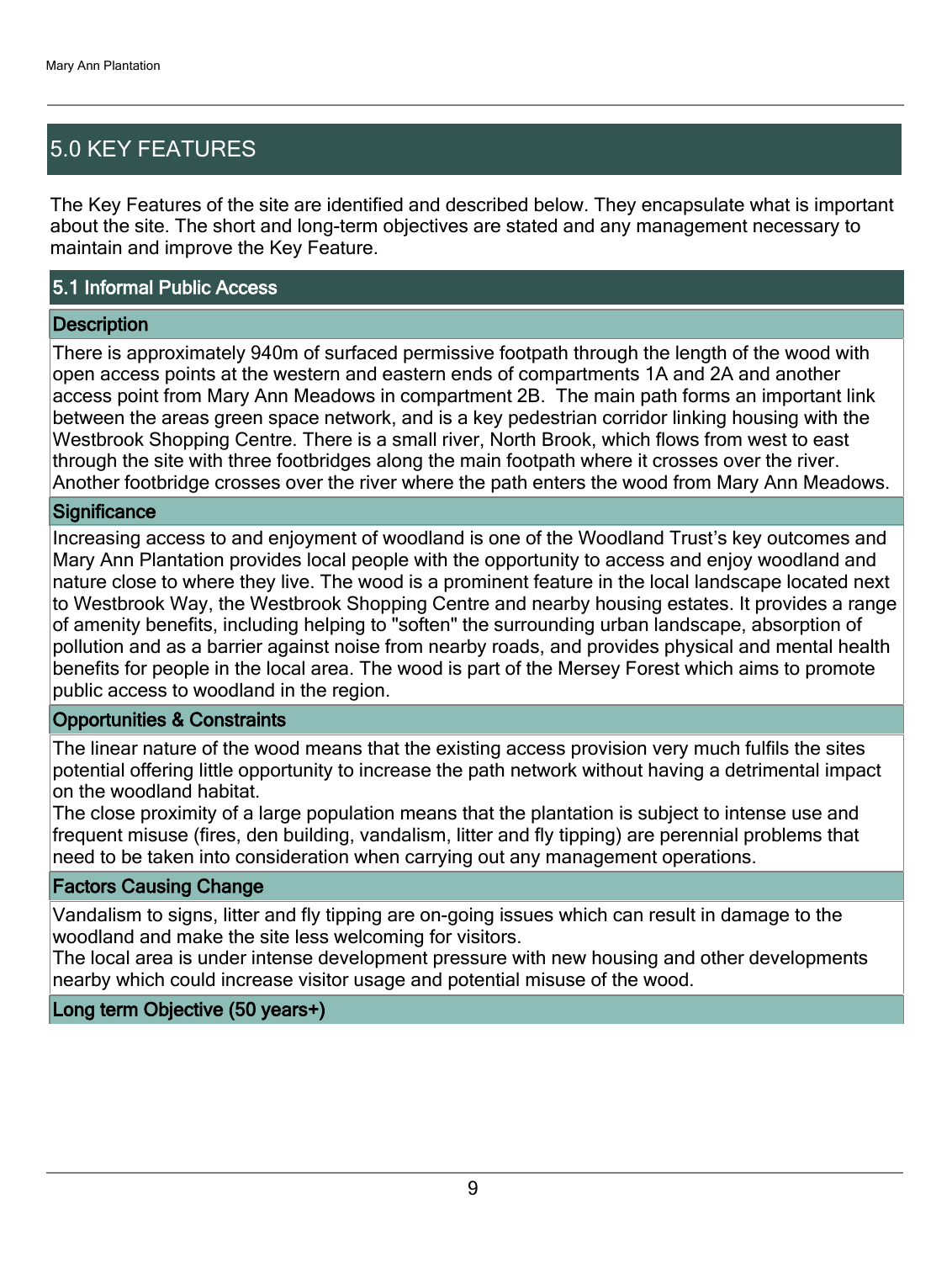The long-term intention is to maintain the present levels of public access so that visitors can continue to enjoy the woodland. Guided by the parameters set out in the Woodland Trust's woodland management principles and access policy, management will continue to seek a balance between conservation and public enjoyment. The site will be made as safe as practicable for visitors and neighbours through regular safety inspections of trees in high risk zones, site hazards and access furniture. Any threats to the wood arising from public recreation or misuse will be monitored and appropriate measures taken if necessary.

#### Short term management Objectives for the plan period (5 years)

During this plan period the short term objectives will be to:

1. Carry out annual maintenance of the entrances, signs, footbridges, culverts and cut back any vegetation encroaching on the footpaths, remove litter/ fly tipping as necessary, and clear debris from the stream to reduce flooding risk.

2. Undertake regular safety inspections of trees in high risk zones (i.e. next to buildings, roads and footpaths) and site hazards as per the Trust's safety inspection regime to ensure safety of visitors and neighbours, and undertaking any remedial safety work identified.

3. Carry out coppicing along path edges and entrances to improve sight lines in 2020.

4. Monitor public use of the site to review the current standard of access provision in 2020 and identify if there are any issues/ threats to the wood from public usage, taking appropriate action to address them if necessary.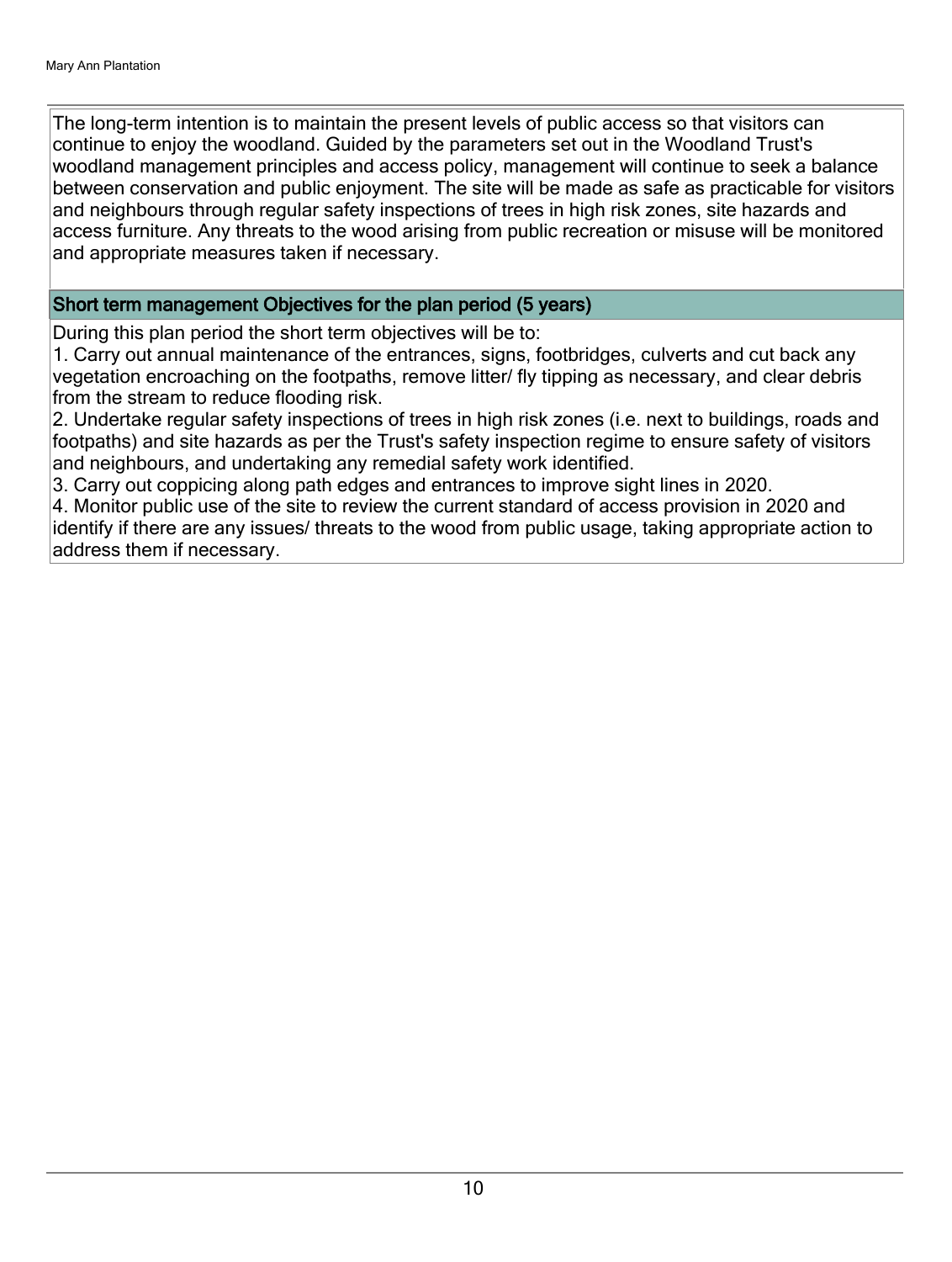#### 5.2 Secondary Woodland

#### **Description**

Mary Ann Plantation is a secondary woodland of predominately mature broadleaves (subcompartments 1A & 2A) and (0.74ha) of semi-mature plantation established in the early to mid-1980's by the CNT (sub-cmpt. 2B). The mature canopy is dominated by lime, beech and English oak with some sycamore, ash, willow, alder and elm. There is an abundant understory dominated by field maple, rowan, hawthorn, elder, hazel and holly with limited regeneration of canopy species. The ground flora is sparse due to the dense canopy, although there are pockets of bluebell and other woodland flora. The younger plantation (2B) has very little structural variety in terms of canopy and understory, but delivers structural diversity in terms of species composition. The ground flora is sparse and suppressed.

#### **Significance**

This area of Warrington is under intense pressure from development, which is affecting the quality and existence of a number of valuable wildlife habitats, consequently the value of Mary Ann Plantation managed as a woodland feature for perpetuity within a local mosaic of habitats is very important. Compartment 1 is part of a Local Wildlife Site. The Woodland Trust owns and manages a further nine woodlands within 2kms of Mary Ann amounting to a local estate of 25.8 ha.

#### Opportunities & Constraints

Due to the predominantly single aged upper canopy, many stands in the woodland will advance into senescence, providing opportunities through the tree safety programme to create specialised deadwood and decay habitats whilst opening up coupes for natural regeneration. The key constraints at this site derive from the levels of misuse particularly vandalism, fires and the destruction of regeneration and understory for den building. These factors need to be taken into consideration when carrying out any management operations.

#### Factors Causing Change

Loss of over mature trees, particularly beech through senescence, pests and tree disease. Vandalism, fires and fly tipping are regular issues affecting the site which causes damage to trees and can limit the establishment of natural regeneration and woodland flora.

#### Long term Objective (50 years+)

The long-term objective for the wood is to maintain a continuous high forest of mature, mixed broadleaved species with a diverse structure (in terms of species composition, age/size classification) with a mix of tree, shrub and ground flora species. The wood will be left to develop largely through natural process with mature and over mature trees retained where they remain safe, deadwood habitats and succession promoted through natural regeneration. However due to its urban location with buildings and roads along boundaries and a well used footpath through the wood, the Trust's duty of care to visitors and neighbours may require management intervention for public safety. This will be assessed through the regular programme of safety inspections and woodland condition assessment.

#### Short term management Objectives for the plan period (5 years)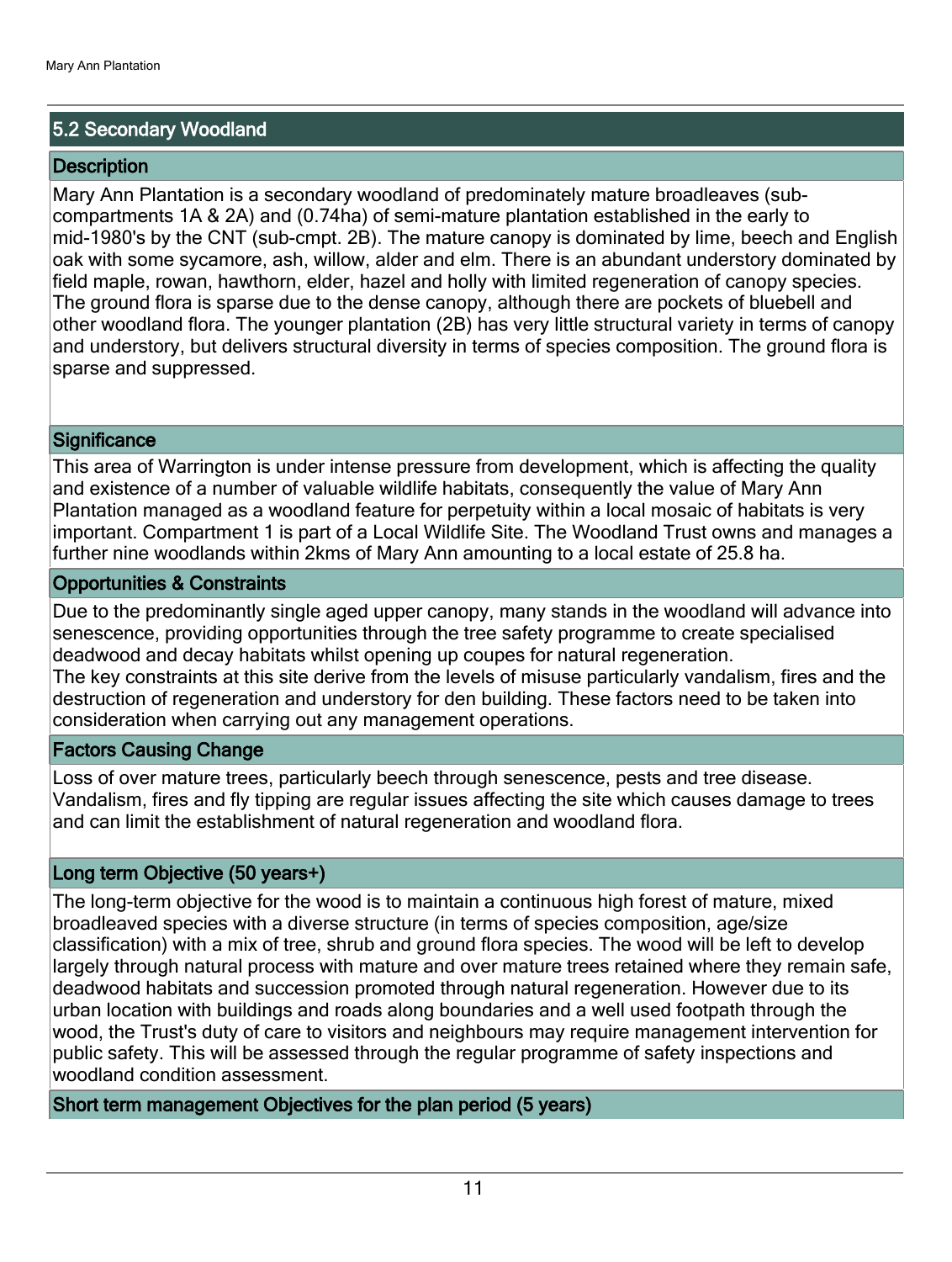During the plan period the short term objectives will be to:

1. monitor the health and resilience of the woodland by carrying out a woodland condition assessment in 2020 to monitor levels of natural regeneration, identify any threats from tree disease, pests or non-native invasive species, and take appropriate action where necessary.

2. undertake tree safety inspections as part of the site risk assessment regime for public safety in high risk zones (i.e. by buildings, footpaths and roads) and carry out any remedial work identified. 3. carry out thinning operations in 2019/20 focusing in areas bordering buildings, footpaths and roads for long term stand stability and public safety.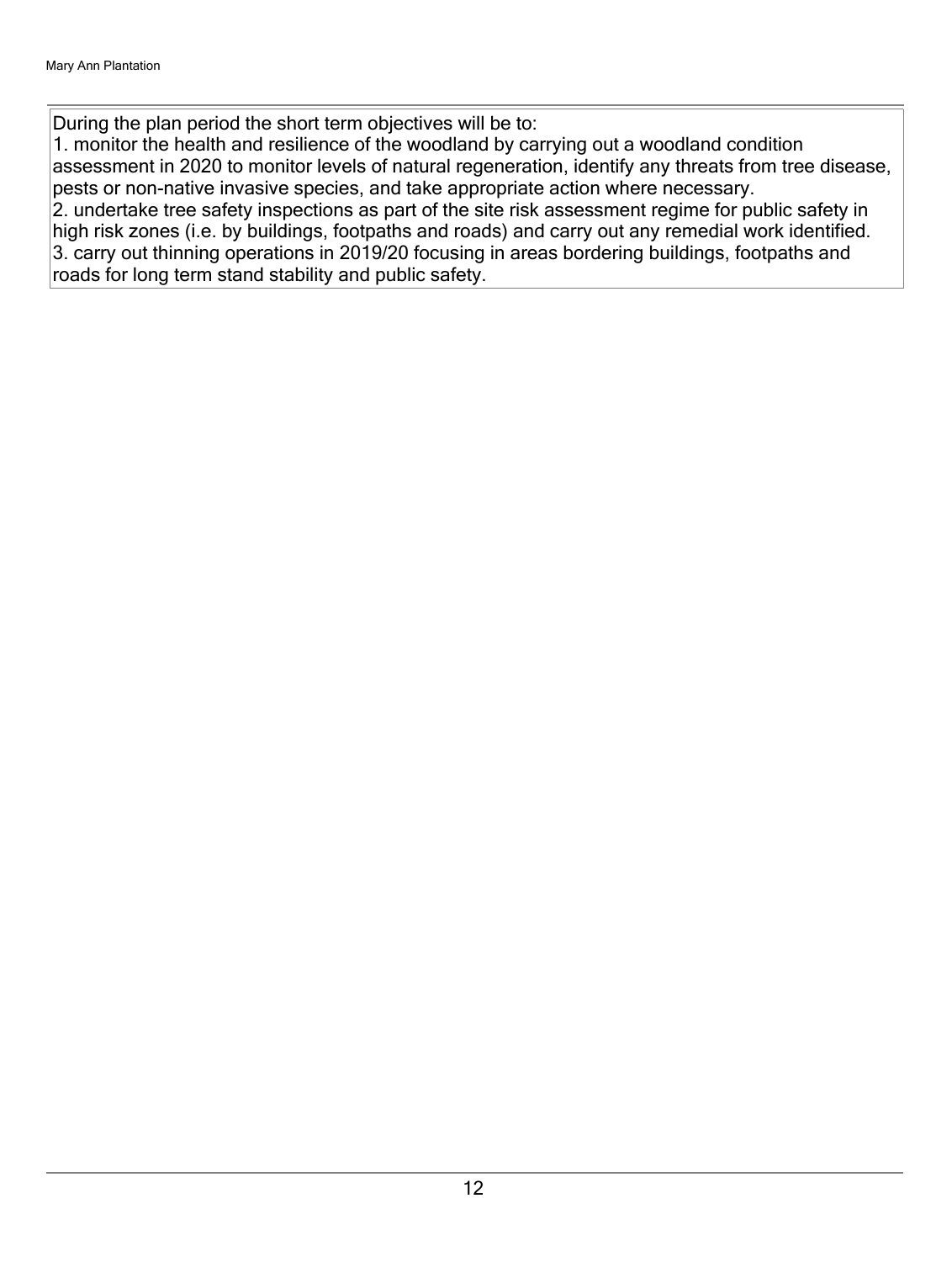| <b>6.0 WORK PROGRAMME</b> |                     |                    |        |  |  |  |
|---------------------------|---------------------|--------------------|--------|--|--|--|
| Year                      | <b>Type of Work</b> | <b>Description</b> | Due By |  |  |  |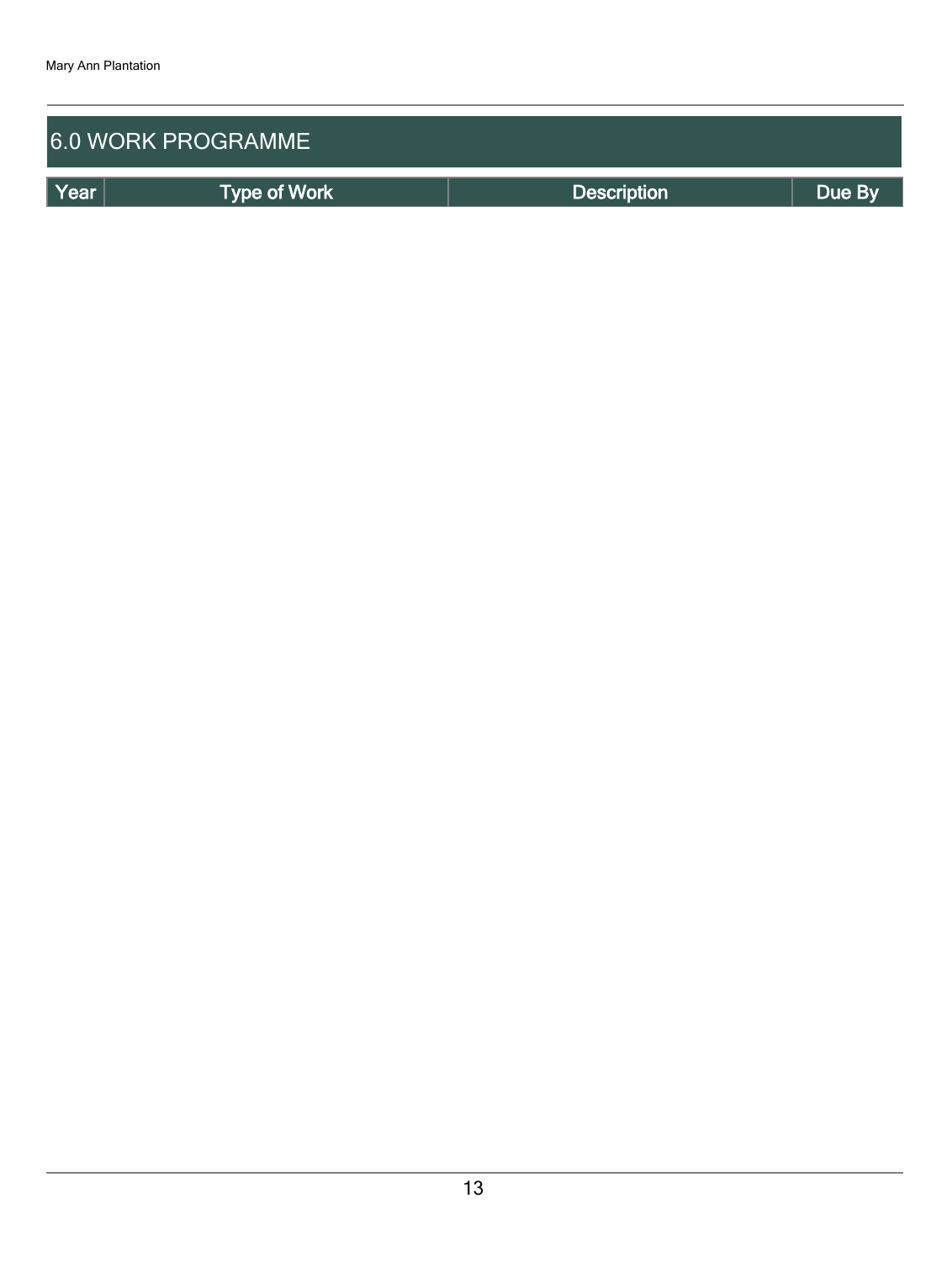## APPENDIX 1: COMPARTMENT DESCRIPTIONS

| Cpt<br>No. | Area<br>(ha) | <b>Main</b><br><b>Species</b> | Year | <b>Management</b><br>Regime | <b>Major</b><br><b>Management</b><br><b>Constraints</b>                                                                                                                                                                                                                  | <b>Key Features</b><br><b>Present</b>               | <b>Designations</b>                                |
|------------|--------------|-------------------------------|------|-----------------------------|--------------------------------------------------------------------------------------------------------------------------------------------------------------------------------------------------------------------------------------------------------------------------|-----------------------------------------------------|----------------------------------------------------|
| 1a         | 2.04         | <b>Beech</b>                  |      | 1930 High forest            | Housing/infrastru<br>cture, structures<br>& water features<br>on or adjacent to<br>site, No/poor<br>vehicular access<br>within the site,<br>People issues<br>$(+$ tve & $-$ tve),<br>Sensitive<br>habitats/species<br>on or adjacent to<br>site, Services &<br>wayleaves | Informal Public<br>Access,<br>Secondary<br>Woodland | Community<br>Forest, Local<br><b>Wildlife Site</b> |

This compartment forms the whole of the eastern section of the wood. It abuts Westbrook Crescent to the west and Westbrook Way to the north (the Woodland Trust boundary stops approximately 10m short of the roadside with younger tree planting (1980s) and scrub in the land between which is owned by Warrington BC). The south and eastern boundaries are adjacent to the Westbrook Centre (Asda superstore, medical centre, school ground) and a surfaced public footpath with clearly defined fenced/ hedged boundaries. The compartment is dominated by mature beech, lime and English oak with alder, wild cherry, horse chestnut, birch, field maple, elm, sycamore, and crack willow. The abundant understorey is dominated by field maple, rowan, elder and ash, with elm, beech, oak, sycamore, wild cherry and hawthorn. The ground flora is restricted by dense canopy and understorey, but includes bluebells, bramble, nettle, ferns, ivy, and a variety of grasses and Umbelliferae. A stream and a well used surfaced footpath run the length of the compartment, the path crosses the stream at two points over a wooden and metal bridge. The western wooden bridge allows vehicular access to the compartment.

| 2a | $1.26$ Beech | 1930 High forest | Housing/infrastru   Informal Public   Community<br>cture, structures<br>& water features Secondary<br>on or adjacent to Woodland<br>site, No/poor<br>vehicular access<br>within the site,<br>People issues<br>$(+$ tve & -tve),<br>Services &<br>wayleaves | Access | Forest |
|----|--------------|------------------|------------------------------------------------------------------------------------------------------------------------------------------------------------------------------------------------------------------------------------------------------------|--------|--------|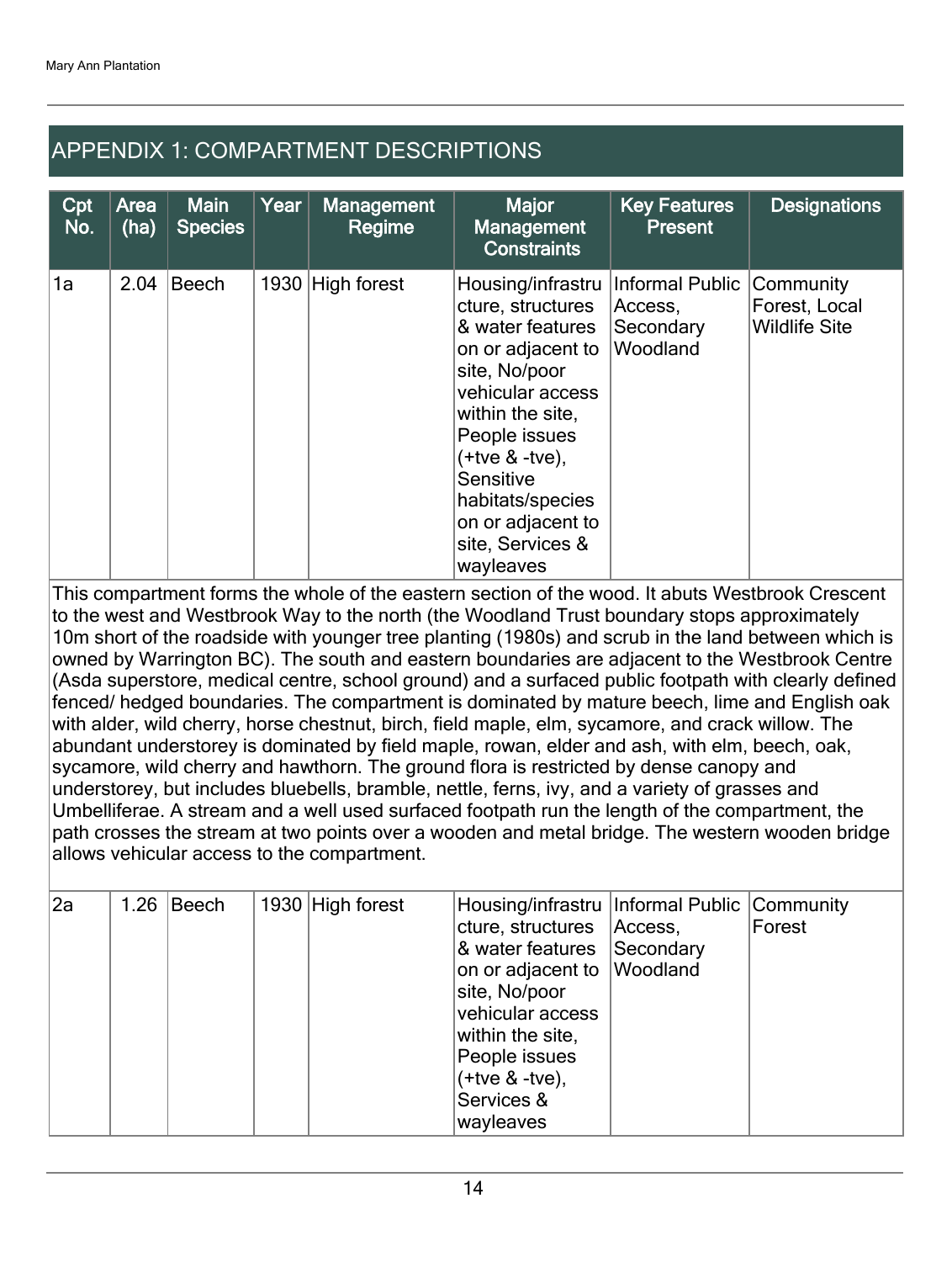This compartment abuts Burtonwood Road to the west and Westbrook Crescent to the east and comprises the western section of the wood on the north side of the stream. The southern boundary is defined by the stream and the northern boundary stops approximately 10m short of Westbrook Way and is defined by the remnants of a thorn hedge and by wooden marker posts. The adjoining area of woodland up to the roadside is younger tree planting (1980s) and scrub regen. on land owned by Warrington BC.

The canopy is dominated by beech, lime, English oak with sycamore, horse chestnut, elm, ash, birch, crack willow, and wild cherry. The understorey is dominated by rowan, field maple, hazel and elder, with hawthorn, ash, beech, lime, and sycamore regeneration. The ground flora is restricted by the dense canopy and understorey but includes ivy, ferns, nettle, bramble, and a variety of grasses and Umbelliferae. The stream and a well-used surfaced footpath run the length of the compartment from west to east with a southern spur footpath linking the compartment with Mary Ann Meadows via a wooden footbridge.

| 2b | $0.74$ Ash |  | 1985 High forest | Housing/infrastru   Informal Public   Community |        |
|----|------------|--|------------------|-------------------------------------------------|--------|
|    |            |  |                  | cture, structures   Access,                     | Forest |
|    |            |  |                  | & water features Secondary                      |        |
|    |            |  |                  | on or adjacent to Woodland                      |        |
|    |            |  |                  | site, People                                    |        |
|    |            |  |                  | issues (+tve & -                                |        |
|    |            |  |                  | tve), Services &                                |        |
|    |            |  |                  | wayleaves                                       |        |

This sub-compartment lies to the south side of the stream, in the western half of the plantation and comprises an area of planting established in the 1980's by the CNT. The sub-cpt boundaries are to the east it abuts Westbrook Crescent and a pub building, to the west Burtonwood Road, to the south Mary Ann Meadows playing fields, and to the north the stream and sub-compartment 2A. The planting mix is tightly spaced (between 1.5 & 2m centres) and too young to have developed a clear distinction between canopy and understorey. It has a sparse ground flora due to dense shading. The canopy composition comprises 20% ash, 20% English oak, 10% each of silver birch, damson/blackthorn, field maple, hawthorn, and wild cherry the remainder is a mix of crack willow, crab apple, elder, elm, holy, rowan and Scots pine. A short path across the western end of compartment 2A links the main path with Mary Ann meadows via a wooden footbridge to subcompartment 2B otherwise the compartment has no formal paths.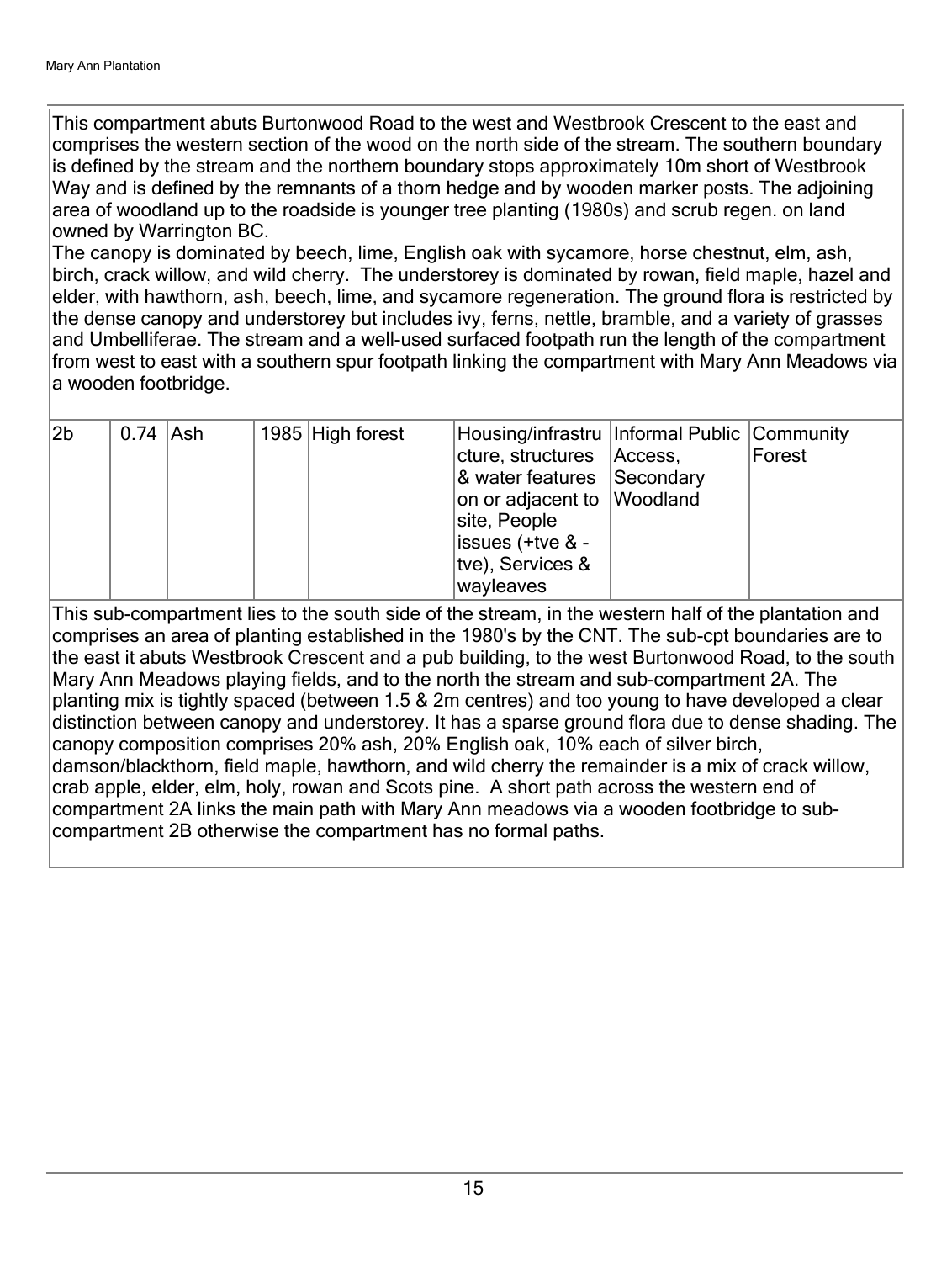## Appendix 2: Harvesting operations (20 years)

| Forecast<br>Year | Cpt | <b>Operation Type</b> | <b>Work Area</b><br>(ha) | <b>Estimated</b><br>vol/ha | <b>Estimated total</b><br>vol. |
|------------------|-----|-----------------------|--------------------------|----------------------------|--------------------------------|
| 2021             | 1a  | Ride edge Coppice     | 0.15                     | 13                         |                                |
| 2023             | 1a  | `hin                  | 2.00                     |                            | 10                             |
| 2025             | 1a  | Ride edge Coppice     | 0.15                     | 13                         |                                |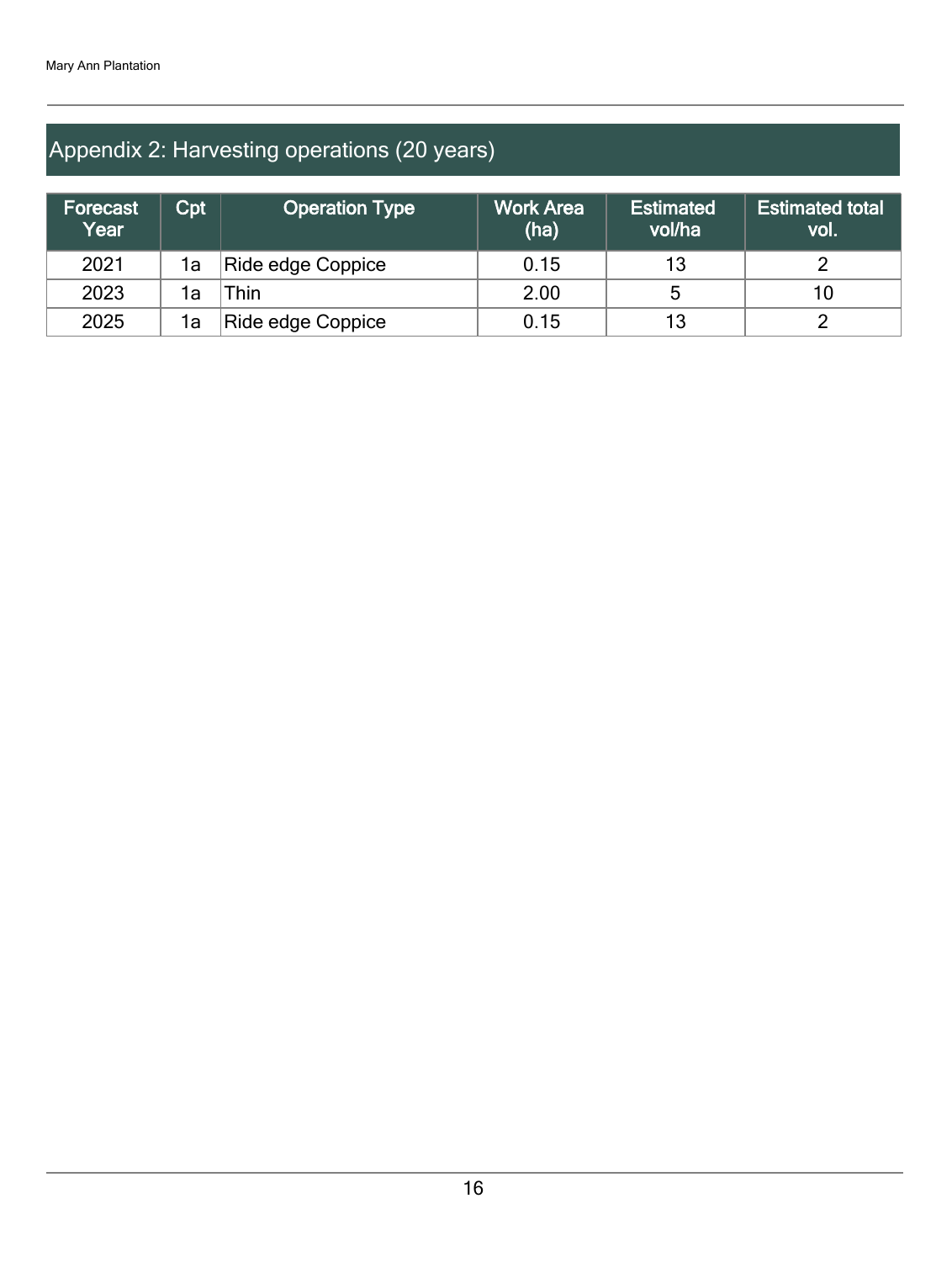## **GLOSSARY**

#### Ancient Woodland

Ancient woods are defined as those where there has been continuous woodland cover since at least 1600 AD. In Scotland ancient woods are defined strictly as sites shown as semi-natural woodland on the 'Roy' maps (a military survey carried out in 1750 AD, which is the best source of historical map evidence) and as woodland all subsequent maps. However, they have been combined with long-established woods of semi-natural origin (originating from between 1750 and 1860) into a single category of Ancient Semi-Natural Woodland to take account of uncertainties in their identification. Ancient woods include Ancient Semi-Natural Woodland and plantations on Ancient Woodland Sites (see below). May support many species that are only found in ancient woodland.

#### Ancient Semi - Natural Woodland

Stands in ancient woods defined as those consisting predominantly of native trees and shrubs that have not obviously been planted, which have arisen from natural regeneration or coppice regrowth.

#### Ancient Woodland Site

Stands in ancient woods that have been converted to plantations, of coniferous, broadleaved or mixed species, usually for timber production, including plantations of native species planted so closely together that any semi-natural elements of the understorey have been suppressed.

#### Beating Up

Replacing any newly planted trees that have died in the first few years after planting.

#### **Broadleaf**

A tree having broad leaves (such as oak) rather than needles found on conifers (such as Scots pine).

#### **Canopy**

The uppermost layer of vegetation in a woodland, or the upper foliage and branches of an individual tree.

#### Clearfell

Felling of all trees within a defined area.

#### **Compartment**

Permanent management division of a woodland, usually defined on site by permanent features such as roads. See Sub-compartments.

#### **Conifer**

A tree having needles, rather than broadleaves, and typically bearing cones.

#### Continuous Cover forestry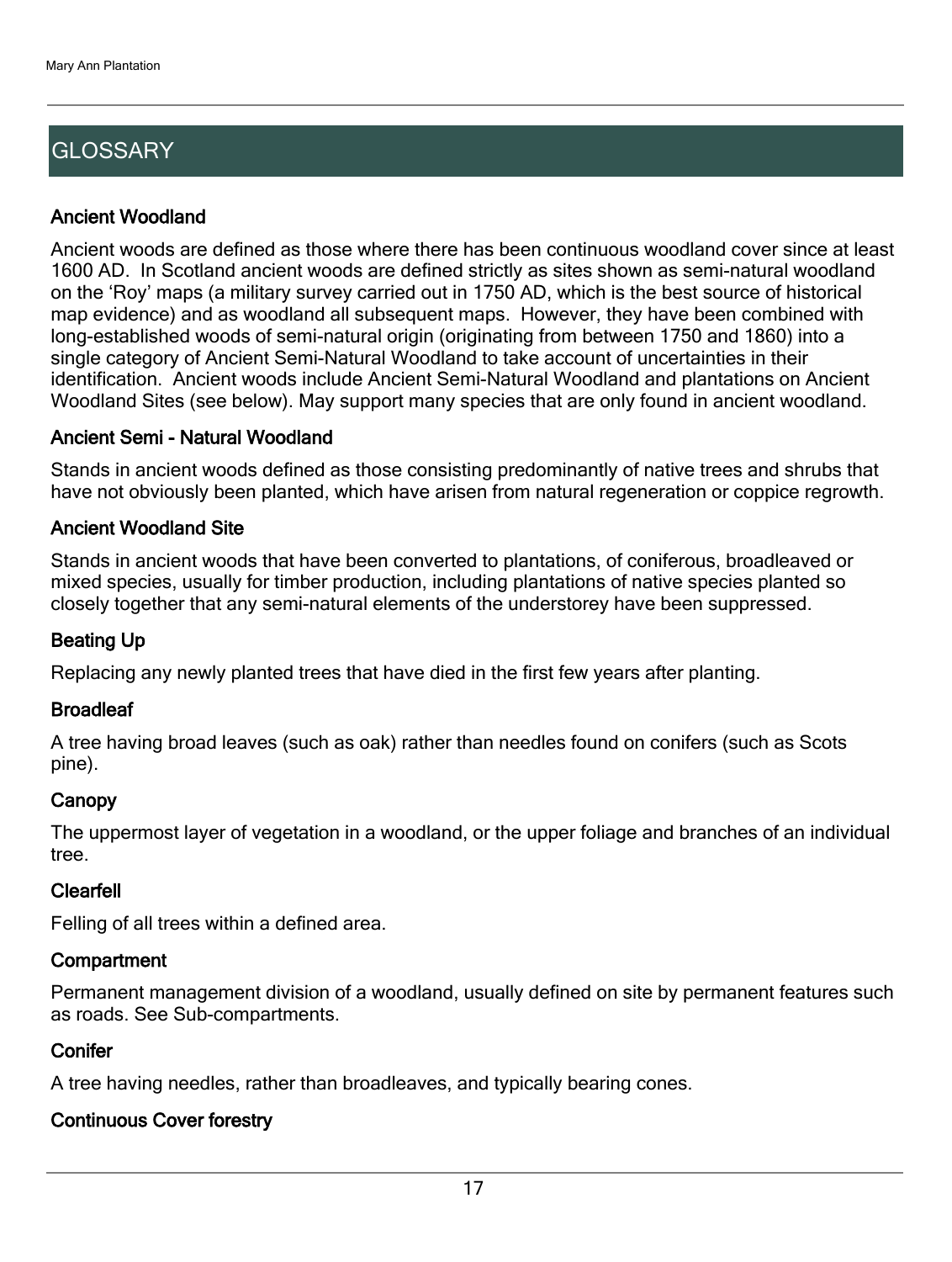A term used for managing woods to ensure that there are groups or individual trees of different ages scattered over the whole wood and that some mature tree cover is always maintained. Management is by repeated thinning and no large areas are ever completely felled all at once.

#### **Coppice**

Trees which are cut back to ground levels at regular intervals (3-25 years).

#### Exotic (non-native) Species

Species originating from other countries (or other parts of the UK) that have been introduced by humans, deliberately or accidentally.

#### Field Layer

Layer of small, non-woody herbaceous plants such as bluebells.

#### Group Fell

The felling of a small group of trees, often to promote natural regeneration or allow planting.

#### Long Term Retention

Discrete groups of trees (or in some cases single trees) that are retained significantly past their economic felling age. Operations may still be carried out within them and thinning is often necessary to maintain stability.

#### Minimum Intervention

Areas where no operations (such as thinning) will take place other than to protect public safety or possibly to control invasive exotic species.

#### Mixed Woodland

Woodland made up of broadleaved and coniferous trees.

#### National vegetation classification (NVC)

A classification scheme that allows an area of vegetation to be assigned to the standardised type that best matches the combination of plant species that it contains. All woodlands in the UK can be described as being one of 18 main woodland types (W1 - W18), which principally reflect soil and climatic conditions. For example, Upland Oakwoods are type W11, and normally occur on well drained infertile soils in the cooler and wetter north and west of Britain. Each main type can be subdivided into numerous subtypes. Most real woods contain more than one type or sub-type and inevitably some woods are intermediate in character and can't be properly described by any sub type.

#### Native Species

Species that arrived in Britain without human assistance.

#### Natural Regeneration

Naturally grown trees from seeds falling from mature trees. Also regeneration from coppicing and suckering.